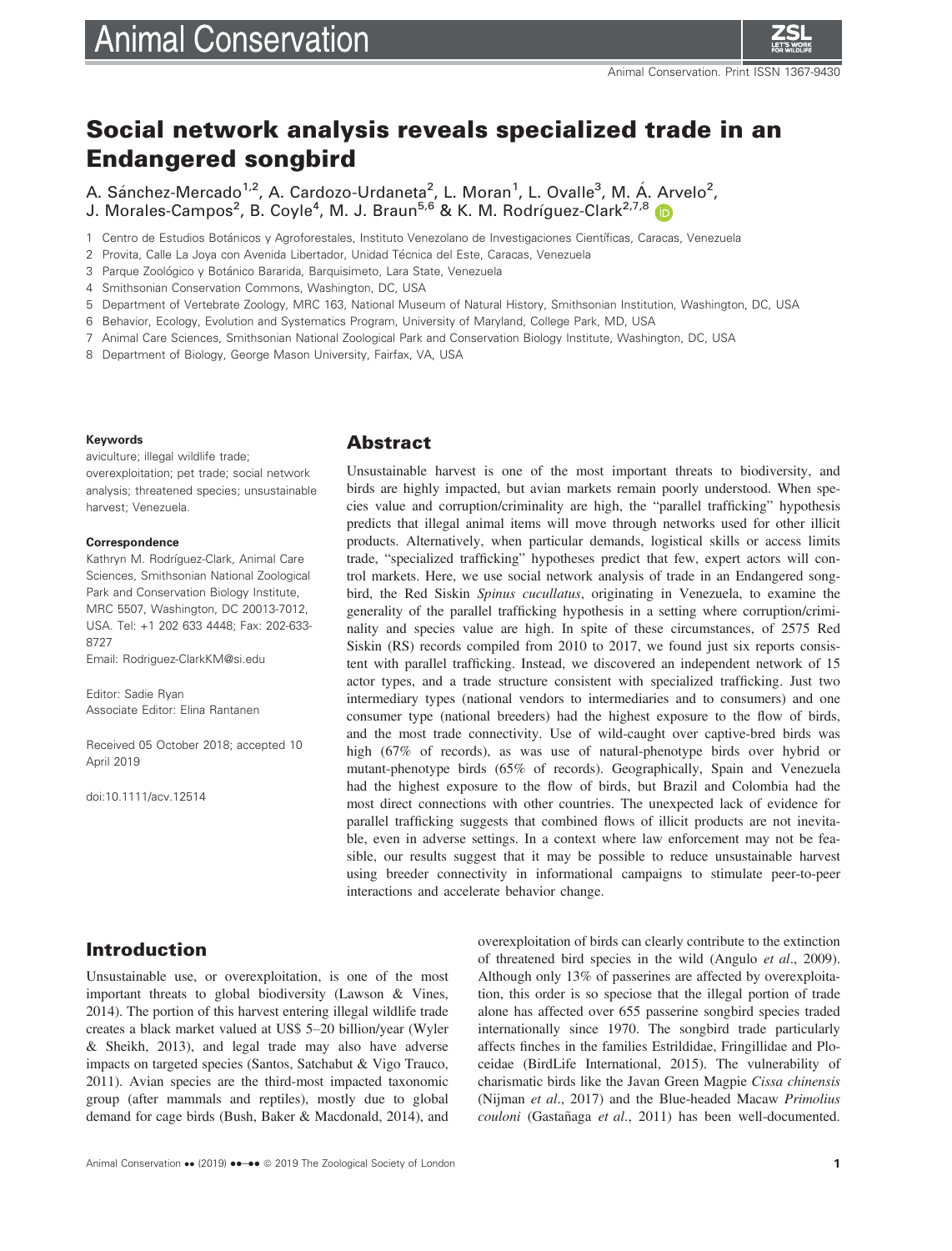However, the operation of markets in these and other high-value species remains opaque (but see Alves, 2013; Chng et al., 2015; Su *et al.*, 2015). Without a general understanding of who the actors in the market are and how they interact – the market "network structure" – implementing interventions to mitigate overharvest will be difficult, and monitoring efficacy impossible (Clifton & Rastogi, 2016; Milner-Gulland et al., 2018).

The songbird trade remains poorly documented, in part because most passerine species are not listed in the primary international instrument for regulating wildlife trade, the appendices of the Convention on the International Trade in Endangered Species (CITES; UNEP-WCMC, 2015). Monitoring mechanisms are rarely in place for species traded outside this instrument, whether they are traded legally or illegally (Challender & MacMillan, 2013). Research on the songbird trade to date has focused on identifying the number of species traded (Daut et al., 2015), estimating the number of individuals involved (Alves, 2013), evaluating the laundering of illegally caught wild birds in the captive-bred market (Nijman & Shepherd, 2015), and analyzing the effect of conservation interventions on trade (Cooney & Jepson, 2006). However, few studies have focused on understanding the factors structuring trade (Milner-Gulland et al., 2018). Worldwide, much of the songbird trade occurs openly, in street markets or pet shops (Nijman et al., 2017), but rare species may be traded through hidden networks of intermediaries and consumers, making them difficult to characterize, understand, and monitor.

Research in other taxa suggests that wildlife trade may sometimes be conducted via "parallel trafficking" (Clifton & Rastogi, 2016), or the movement of illegal animal trade items through the same networks used for illicit drugs, arms, slaves, and other contraband, by criminal and even terrorist groups (Ayling, 2012; Haas & Ferreira, 2015). Actors in these networks may exchange wildlife items directly for other illicit goods, may simply use the same transportation or personnel, or may use the relatively low-risk/high reward from wildlife trade to fund other illicit activities (Clifton & Rastogi, 2016). Factors favoring parallel trafficking include high unit value, high levels of societal corruption/criminality and globalization of communication and markets (Wright, 2011). However, although many cases of parallel trafficking involving mammals have been reported (Warchol, Zupan & Clack,2003), some question the generality of this phenomenon, particularly in birds (South & Wyatt, 2011; Duffy et al., 2015; Pires, Schneider & Herrera, 2016).

Alternatively, instead of being parallel, trade in songbirds may be "specialized," moving along networks dedicated to one or few species. Conditions favoring specialization include: (1) demand focused on products that require expertise to identify (e.g. hybrids, mutations or individuals trained for singing contests); (2) maintenance, transport and enforcement evasion requiring special knowledge, contacts or logistical capacities; or (3) geographically restricted access (Phelps, Biggs & Webb, 2016). Understanding exactly which trade type operates is important because each type requires contrasting interventions and monitoring strategies. For example, parallel trafficking may require coordinated lawenforcement and monitoring, with special safety protocols for wildlife professionals (Challender, Harrop & MacMillan, 2015). On the other hand, outreach and education focused on consumer behavior change can be effective if trade is mediated by demand for specialized products or by specialized actor roles (Olmedo, Sharif & Milner-Gulland, 2017). Furthermore, if specialization is mediated by limited access to the traded species, it may be more efficient to protect remaining populations with private reserves.

To understand the prevalence of parallel trafficking, here we examine trade in a high-value songbird in Venezuela, a setting where corruption and criminality are presently among the highest in the world (Botero, Agrast & Ponce, 2018). We employ social network analysis to evaluate the expectation that parallel trafficking should be the main vehicle for trade in this species, while considering varieties of specialization as alternatives (Table 1). We used data from the Red Siskin Spinus cucullatus, a Neotropical finch restricted to northern South America (Coats & Phelps, 1985; Sánchez-Mercado et al., 2018). This species was nearly eliminated from its historic range due to over-harvesting for the pet trade, and currently only a few populations survive in Venezuela, where the species is classified as Critically Endangered (BirdLife International, 2015). Demand for Red Siskin (RS) was originally driven by avicultural interest in RS hybridization with canaries to produce 'colorbred' red canary lines. However, more recently, interest in natural phenotypes and color mutations has increased (Birkhead, 2014). Today, many small captive populations of tens of individuals exist in a number of countries in the Americas, Europe and Australasia, but anecdotal evidence suggests that breeders still obtain wild-caught specimens for their captive flocks (Rivero Mendoza, 2004). All trade in this species is illegal in Venezuela (Supplementary Materials Data S1), but Venezuela is presently experiencing a breakdown in rule of law, with well-documented and robust traffic in other illicit goods (Transparency International, 2017). Between 2009 and 2016, Venezuela was included among the 20 countries with the most records of bird trafficking via airplanes, mostly to supply demand in the US, Europe and the Middle East (Utermohlen & Baine, 2015). As with other traded songbirds, RS are of high-value and are sourced internationally from both captive and wild populations, through poorly understood markets (Silva Souto et al., 2017). Thus, insights from RS may be applicable to other species, and an understanding of factors influencing trade network structure will be useful for designing efficient conservation interventions. Therefore, in addition to testing parallel vs. specialized trade hypotheses, we also aimed to: (1) estimate RS use scope, magnitude and value; (2) identify key actors, their roles and their interactions; and (3) understand trade routes.

## Materials and methods

#### Study area and actor classification

We focused on northwestern Venezuela, where historical probability of RS occurrence is high (Sanchez-Mercado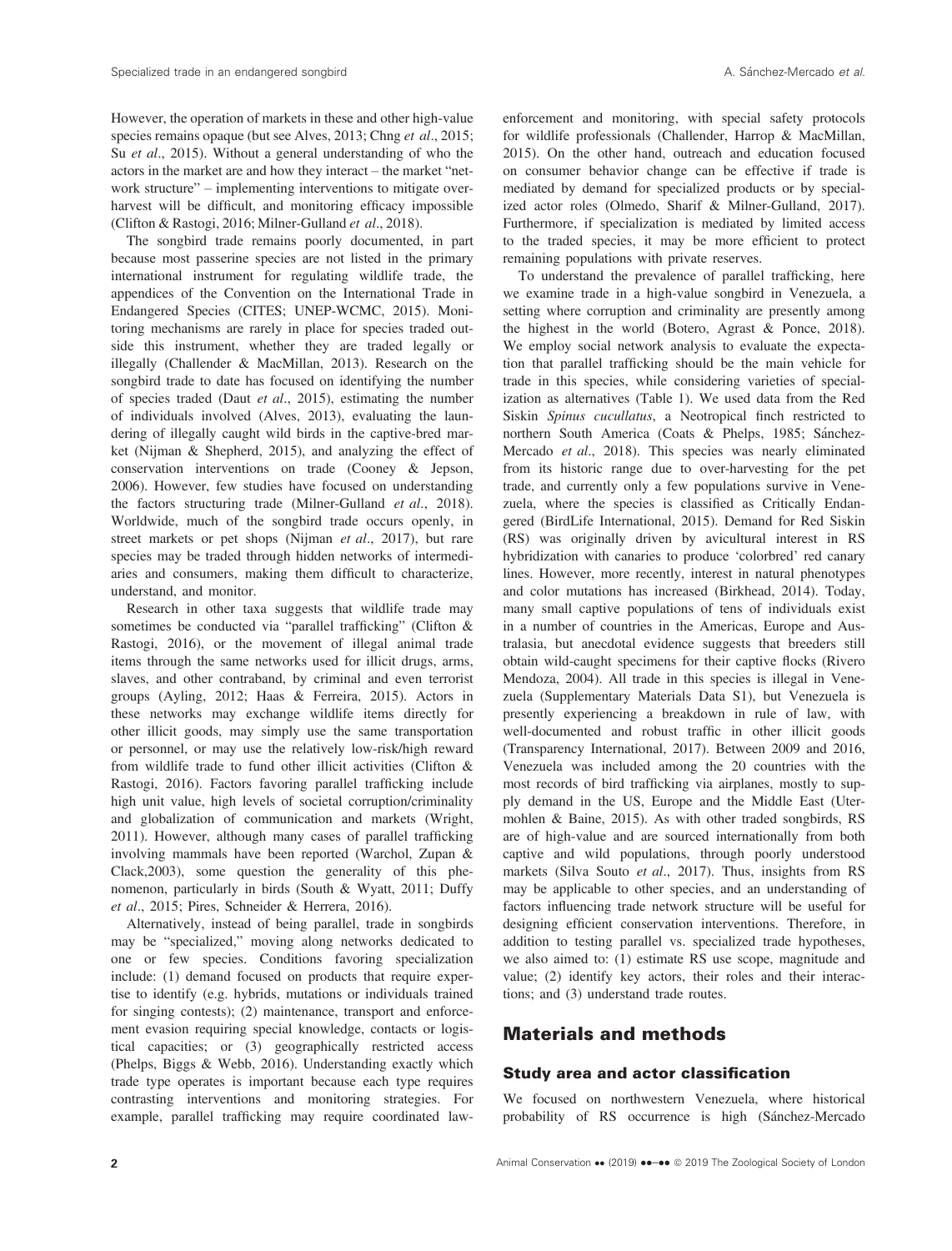| Trafficking hypothesis                                                                                                      | Predictions                                                                                                                                                            | Indicators                                                                                      |
|-----------------------------------------------------------------------------------------------------------------------------|------------------------------------------------------------------------------------------------------------------------------------------------------------------------|-------------------------------------------------------------------------------------------------|
| Parallel                                                                                                                    | 1) Intermediaries are dedicated criminals                                                                                                                              | 1) Proportion of actor income earned from illicit<br>activities                                 |
|                                                                                                                             | 2) Other illicit products are exchanged for RS,<br>are transported with RS, or are handled by<br>actors handling RS                                                    | 2) Type of goods traded                                                                         |
| Specialized, due to focal products<br>requiring specialized knowledge                                                       | 1) The prevalence of special products across the<br>trade network is higher than specimens with<br>an RS phenotype, particularly among<br>intermediaries and consumers | 1) Proportion of RS phenotype specimens used by each<br>actor relative to hybrids and mutations |
|                                                                                                                             | 2) The cost of captive bred specimens is similar<br>or lower than wild-caught ones<br>3) The cost of special products is higher than<br>RS phenotype birds             | 2) Market value for each type of bird traded                                                    |
| Specialized, due to the need for<br>specialized contacts and logistical<br>capacity for transport or<br>enforcement evasion | The trade network is restricted by:                                                                                                                                    |                                                                                                 |
|                                                                                                                             | 1) A small number of intermediaries involved in<br>the flow of individuals and money                                                                                   | 1) The highest BC values in are found in one or two<br>intermediaries                           |
|                                                                                                                             | 2) Few or no direct links between consumers<br>and harvesters, with several linked<br>intermediaries between them instead                                              | 2) Consumers have lower IDC values than<br>intermediaries do                                    |
| Specialized, due to restricted<br>geographic availability of the<br>product                                                 | Extraction occurs in a limited, specific<br>geographic area                                                                                                            | Percent of specimens originating from each location                                             |

et al., 2018). In Venezuela, RS may only be captured or held legally by those with scientific collection permits (Supplementary material Data S1). We defined as "trade" all parts of the RS exchange network: all take without permits of birds from protected or private lands by anyone other than wildlife authorities, and all exchange of birds and their products except by authorized entities (e.g., zoos, wildlife rescue centers). "Use" included all trade, as well as possession. In Venezuela, all use of RS is illegal, but for other countries the use of RS, as defined here, is not necessarily illegal (Supplementary Material S1).

Research on other taxa suggests that RS use may involve three main actor classes (Phelps et al., 2016): (1) "harvesters," or people who extract the species directly from its natural habitat; (2) "intermediaries," who transport specimens to markets and trade with other intermediaries or final consumers, and (3) "consumers," who possess RS and are the final link in the trade chain. We used these three categories to initially classify actors identified during sampling.

We used different approaches to identify actor types in each class. To identify harvesters, we used an indirect approach: guided by informants and prior research (Sánchez-Mercado et al., 2016, 2017), we identified 19 locations where bird (and in particular RS) trapping was reported (Locations are available upon request, but withheld here to avoid fueling additional illegal trade; Lindenmayer & Scheele, 2017). At each of the 19 locations, we located harvesters via introductions through mutual acquaintances or through conversations with local residents. We identified 51

harvesters, of which 44 were willing to be interviewed (Supplementary material Data S2 and S3). For intermediaries and consumers, we built a preliminary list of informants based on direct contacts by the authors, and on responses from Venezuelan ornithological and captive breeding societies. Then, using "snowball" sampling (a technique in which existing study subjects recruit future subjects from among their acquaintances; Voicu, 2011), we initially identified and contacted five consumers known to co-authors. These then contacted and recruited other consumers and intermediaries, and so on, until we identified 70 consumers and intermediaries in total, of which 64 were willing to be interviewed (Supplementary material Data S2 and S3).

#### Interviews and online media monitoring

In November 2016 and from March to September 2017, ACU, LM, JMC, and LO conducted semi-structured interviews with the actors described above. In all cases, we obtained verbal informed consent from each subject, after explaining research objectives and assuring subjects that information would be used only for research and presented in aggregate, protecting participant identity (Buppert & McKeehan, 2013). We asked subjects about five main topics: (1) motivations for using RS; (2) knowledge of the trade network and other products (legal or illegal) exchanged, transported, or handled by actors handling RS; (3) techniques used for capture, housing, care, transport, and exchange; (4) number of use events in a given year (use rate); and (5)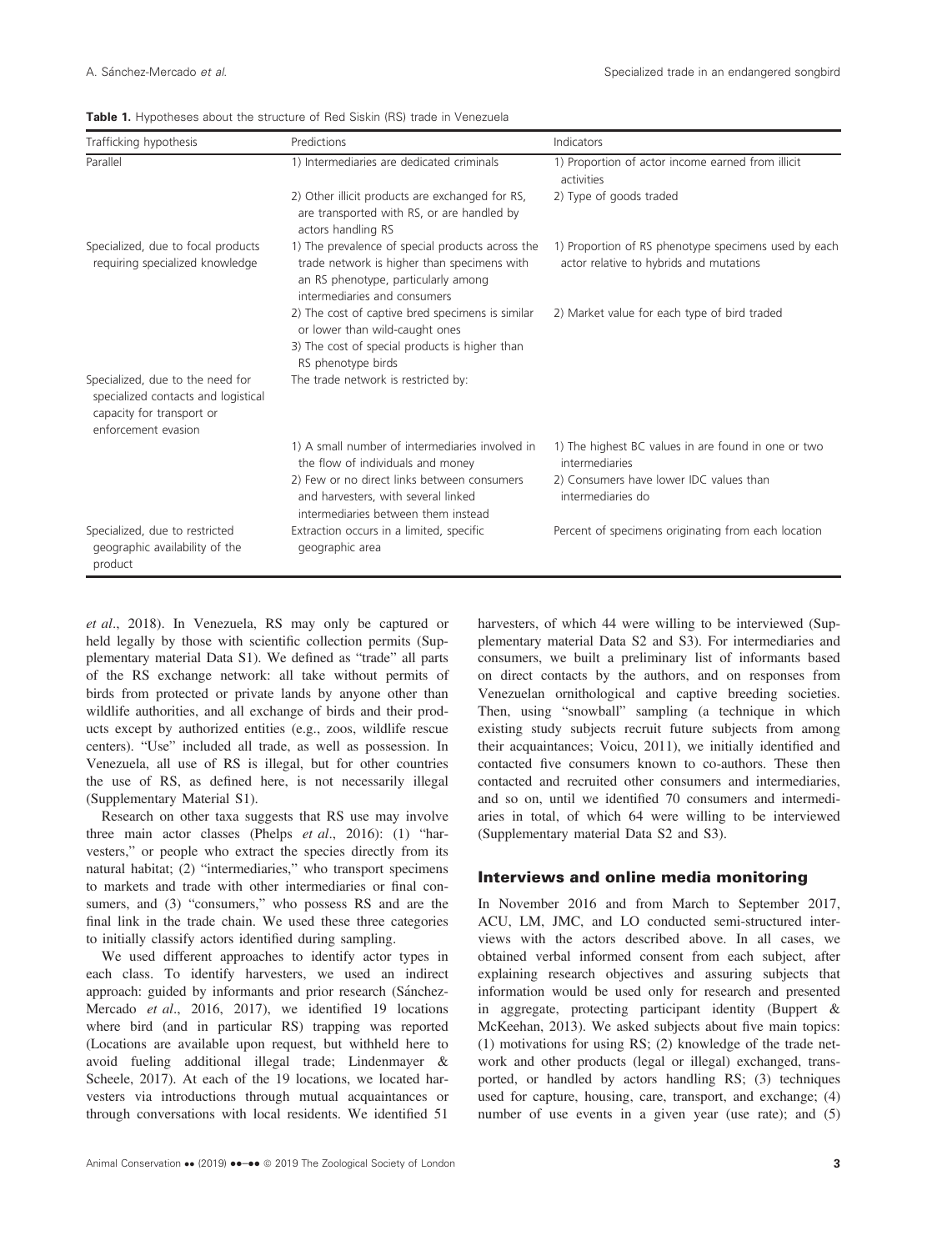number of contacts involved in buying, selling, and possessing RS. Because of the sensitivity of the question, we did not ask actors directly if they engaged in other illegal activities. Instead, we asked if they felt their activities carried risks, and assumed that the co-occurrence of RS trade with other illegal activities would result in a positive response. In these cases, we encouraged interviewees to provide additional details. We also asked about other economic activities, as well as each subject's gender, age, and socio-economic and educational level. Finally, we assessed his or her level of openness and comfort with the interview (Supplementary MaterialS2 and S3). We then classified each actor as one of 25 actor types based on Phelps et al. (2016; Supplementary Material S3, Table 2).

In addition to interviewing actors in the RS trade network, we also visited online media sites (Facebook.com and WhatsApp.com) to identify additional records of use events, actors, and information about the geographic distribution of supply and demand. We identified 24 public and closed Facebook groups using keywords in English, Spanish, and French (Supplementary Materials Data S2). In total, we compiled 723 online media use records (352 in Facebook and 371 in WhatsApp). For both, we defined "offers" as any announcement of RS or their products for sale, and "demand" events as any price inquiry or request for RS to purchase. We considered "possession" events any reference to pure RS, hybrids or mutations kept as pets without evidence of commercial transaction. Finally, we classified as "exchange" any barter event. We classified as "captive-bred" birds with closed rings or those explicitly identified as raised in captivity, as "wild" when explicitly described as such, and as "unknown" all others. Classification of individuals as natural RS phenotype, hybrid, or mutation was estimated based on images and post context.

#### Trade databases and summary statistics

We then generated two databases with information from interviews and online media monitoring. The "actor" database consisted of information from interviews, and contained actor-level information, including socio-economic status and motivations, experience, and evidence of participation in parallel trafficking. In this database, each participant was considered a unique record (109 records in total; Table S3). The "use" database combined information from Facebook, WhatsApp, and interviews, about specific instances of use (Table 2). Each record consisted of a combination of event date; type of use; number, sex, and developmental stage of birds involved; type of specimens involved; actors involved; and wild or captive origin. Trade records contained additional associated information, including the value and currency of the transaction, other goods bartered, etc.

We refined our typology of actors according to the type of specimens involved (RS, hybrids or mutations) and participant socio-economic status and motivations, including investments made and profit margin obtained. We identified 15 actor types involved in RS use, and were able to gather data on 10 of those types (Table 2; Supplementary material Data S3). We obtained anecdotal references to the remaining five types, but they could not be corroborated. We estimated the frequency of each actor type, though we were only able to describe socio-economic status and motivations for actors identified through interviews, because online media records did not contain this information. We also summarized socioeconomic traits and motivation frequencies, and classified the proportion of monthly income that each actor type derived from RS trade profits. We finally recorded how much each actor spent monthly on activities related to RS use.

We then described RS use in three ways: (1) use volume (number of individuals used and their value), (2) actor network configuration (actor nodes and connections among them), and (3) trade routes (country nodes and connections). For these analyses, we first filtered the data, removing records in which the number of individual birds traded or their origin could not be determined. We calculated the total number of RS individuals used, as well as the number of individuals used in national and international markets, and the number of records of each transaction type (supply, demand, possession and exchange) for each actor type. However, because birds may be transferred among multiple actors, we could not distinguish when different events involved the same individual birds. Thus, our estimates should be interpreted as an index of use rather than an estimation of the absolute number of different individuals used. Finally, we summarized the US dollar value of national and international trade. We expressed values in US dollars using the mean currency conversion value during the monitoring period. We also calculated the mean value of RS, hybrids and mutations, as well as their standard error.

## Social Network Analysis (SNA) and trading routes

Next, we analyzed networks using SNA as implemented in the R package igraph (Csardi & Nepusz, 2006). We represented our data as two directed, weighted networks of n nodes, one of actor types and one of countries. Nodes were connected by L observed fluxes (or "directed edges"), weighted by the number of individuals traded across nodes. For our models, we created two adjacent matrices describing these flows of trade in individual birds  $(L_i)$ , among either actor type  $(L_{iACTOR})$  or country nodes  $(L_{iCOUNTRY})$ .

We calculated three measures to describe network distribution for each matrix: "In-Degree Centrality" (IDC), "Out-Degree Centrality" (ODC) and "Betweenness Centrality" (BC) following Clifton & Rastogi (2016). IDC indicated the number of edges directed into each node, such that an actor type with a high IDC had higher exposure to the content flowing through the network (Freeman & White, 1991). ODC indicated the number of edges that a given node directed to others, so higher ODC may be interpreted as greater gregariousness. We also calculated BC, the number of instances in which a node served as the bridge linking the shortest path between two other nodes that were not otherwise connected directly. We did not use weights in our BC calculations because igraph treats edge weights as a measure of cost rather than strength, which was incorrect in the case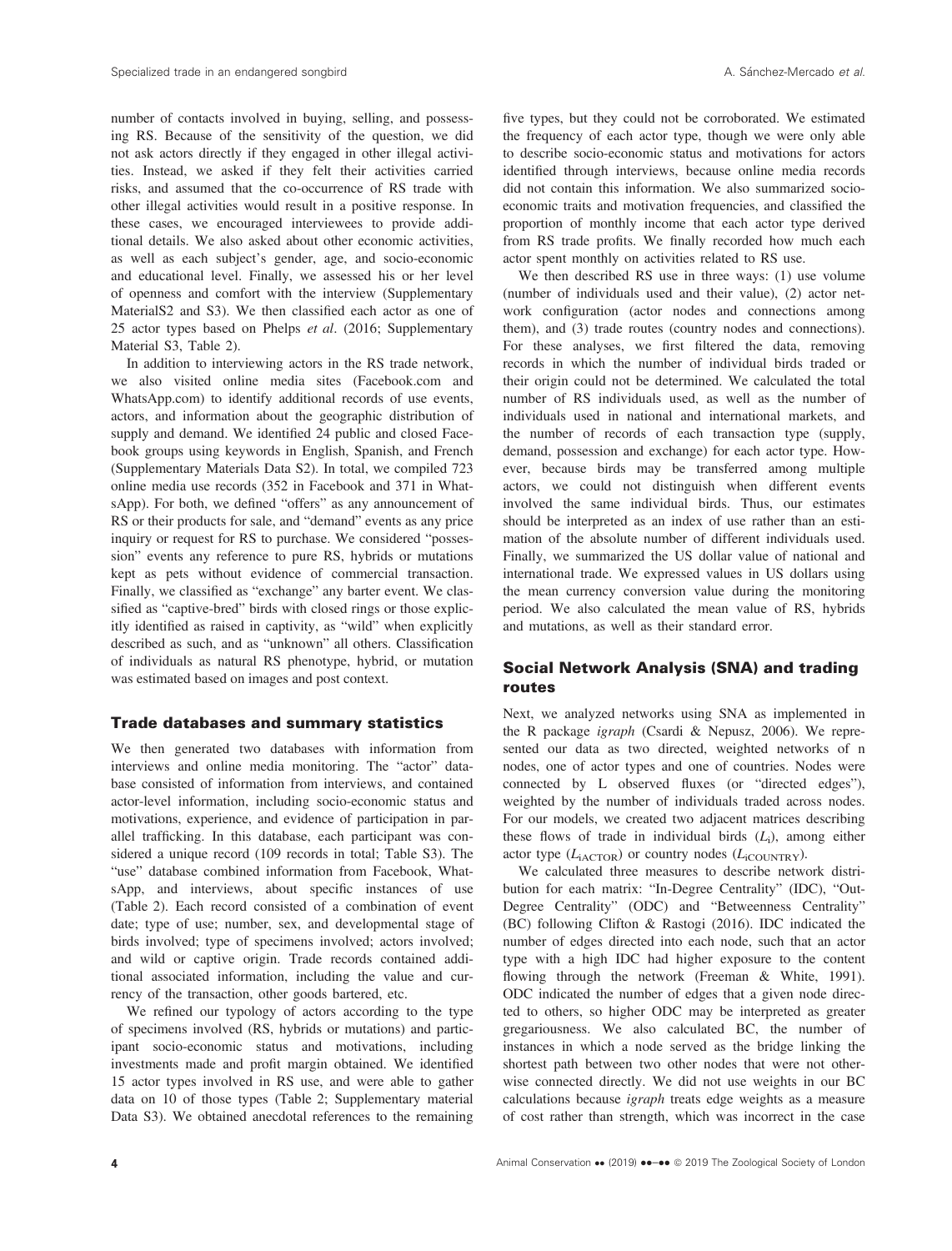| Actor        | Type                           | Description                                                                                       | Records       | Market<br>(96)                  | Trade<br>(%)                                          | RS origin<br>(96)<br>items | Profit (%)          |
|--------------|--------------------------------|---------------------------------------------------------------------------------------------------|---------------|---------------------------------|-------------------------------------------------------|----------------------------|---------------------|
|              |                                |                                                                                                   |               |                                 |                                                       |                            |                     |
| Harvester    | Opportunistic<br>$\widehat{e}$ | intensively (+20 h/week), but for whom RS trade<br>Harvesters who trapped RS on demand, searching | 24            | International 0<br>National 100 | RS 100<br>$\begin{array}{c}\n0 \\ \perp\n\end{array}$ | Captive 0<br>Wild 100      | Scant 8<br>$N = 13$ |
|              |                                | was not a primary income source                                                                   |               |                                 | $\rm\stackrel{O}{\geq}$                               |                            | Some 69             |
|              |                                |                                                                                                   |               |                                 |                                                       |                            | Half 15             |
|              |                                |                                                                                                   |               |                                 |                                                       |                            | Most 8              |
|              | By-catch (bc)                  | Harvesters aiming to trap other species, investing                                                | $\circ$       |                                 |                                                       |                            |                     |
|              |                                | moderate search effort (12 h/week)                                                                |               |                                 |                                                       |                            |                     |
|              | Specialist                     | Harvesters with explicit commercial goals and with                                                | 54            | National 100                    | RS 100                                                | Wild 100                   | $N = 2$             |
|              | commercial (sc)                | significant avicultural skills, focused on RS                                                     |               | International 0                 | $\frac{1}{2}$                                         | Captive 0                  | Scant 0             |
|              |                                |                                                                                                   |               |                                 | $\frac{0}{2}$                                         |                            | Some 0              |
|              |                                |                                                                                                   |               |                                 |                                                       |                            | Half 0              |
|              |                                |                                                                                                   |               |                                 |                                                       |                            | Most 100            |
|              | Local guide (Ig)               | Local residents hired to guide non-resident                                                       | $\circ$       |                                 |                                                       |                            |                     |
|              |                                | roviding logistical support, but not<br>harvesters, pr                                            |               |                                 |                                                       |                            |                     |
|              |                                | directly involved in trapping                                                                     |               |                                 |                                                       |                            |                     |
|              | Recreational (rc)              | Local residents who trap birds for enjoyment,                                                     | $\circ$       |                                 |                                                       |                            |                     |
|              |                                | frequently releasing birds after a few days                                                       |               |                                 |                                                       |                            |                     |
| Intermediary | Vendor to                      | Seller without breeding or trapping skills, focused                                               | 485           | National 17                     | RS 61                                                 | Wild 16                    | $N = 3$             |
|              | consumers                      | on commercial transactions with birds, who                                                        |               | 83<br>International             | $\frac{10}{1}$                                        | Captive                    | Scant 0             |
|              | $(v_{C_{11}}$ , $v_{C_1}$      | traded directly with consumers                                                                    |               |                                 | M 29                                                  | $\approx$                  | Some 0              |
|              |                                |                                                                                                   |               |                                 |                                                       |                            | Half 33             |
|              |                                |                                                                                                   |               |                                 |                                                       |                            | Most 67             |
|              | Vendor to                      | Seller without breeding or trapping skills, focused                                               | $\mathcal{Z}$ | National 81                     | RS 100                                                | Wild 88                    | $N = 5$             |
|              | intermediaries                 | on commercial transactions with birds, who                                                        |               | International 19                | $\begin{array}{c}\n0 \\ \hline\n\end{array}$          | Captive                    | Scant 0             |
|              | $(v_i, v_i)$                   | traded directly with other intermediaries                                                         |               |                                 |                                                       | $\frac{1}{2}$              | Some 20             |
|              |                                |                                                                                                   |               |                                 |                                                       |                            | Half 60             |
|              |                                |                                                                                                   |               |                                 |                                                       |                            | Most 20             |
|              | Logistician (lo)               | birds at interim locations, from<br>Aggregator of                                                 | $\sim$        |                                 | RS 100                                                | Wild 100                   | $N = 4$             |
|              |                                | different sources, who had animal health care                                                     |               |                                 | $\begin{array}{c}\n0 \\ \hline\n\end{array}$          | Captive 0                  | Scant 0             |
|              |                                | captive breeding skills<br>skills but no                                                          |               |                                 |                                                       |                            | Some 25             |
|              |                                |                                                                                                   |               |                                 |                                                       |                            | Half 0              |
|              |                                |                                                                                                   |               |                                 |                                                       |                            | Most 75             |
|              | Launderer (lan                 | Intermediaries with captive breeding skills who                                                   | 54            | National 13                     | RS 100                                                | Wild 83                    | $N = 2$             |
|              | $\hat{a}$                      | insinuated the offspring of wild-caught birds into                                                |               | 87<br>International             | $\begin{array}{c}\n0 \\ \hline\n\end{array}$          | Captive                    | Scant 0             |
|              |                                | legal captive breeding markets. They were                                                         |               |                                 |                                                       | $\overline{1}$             | Some 50             |
|              |                                | or had contacts with avicultural<br>members of                                                    |               |                                 |                                                       |                            | Half 0              |
|              |                                | clubs, to obtain closed rings                                                                     |               |                                 |                                                       |                            | Most 50             |
|              |                                |                                                                                                   |               |                                 |                                                       |                            |                     |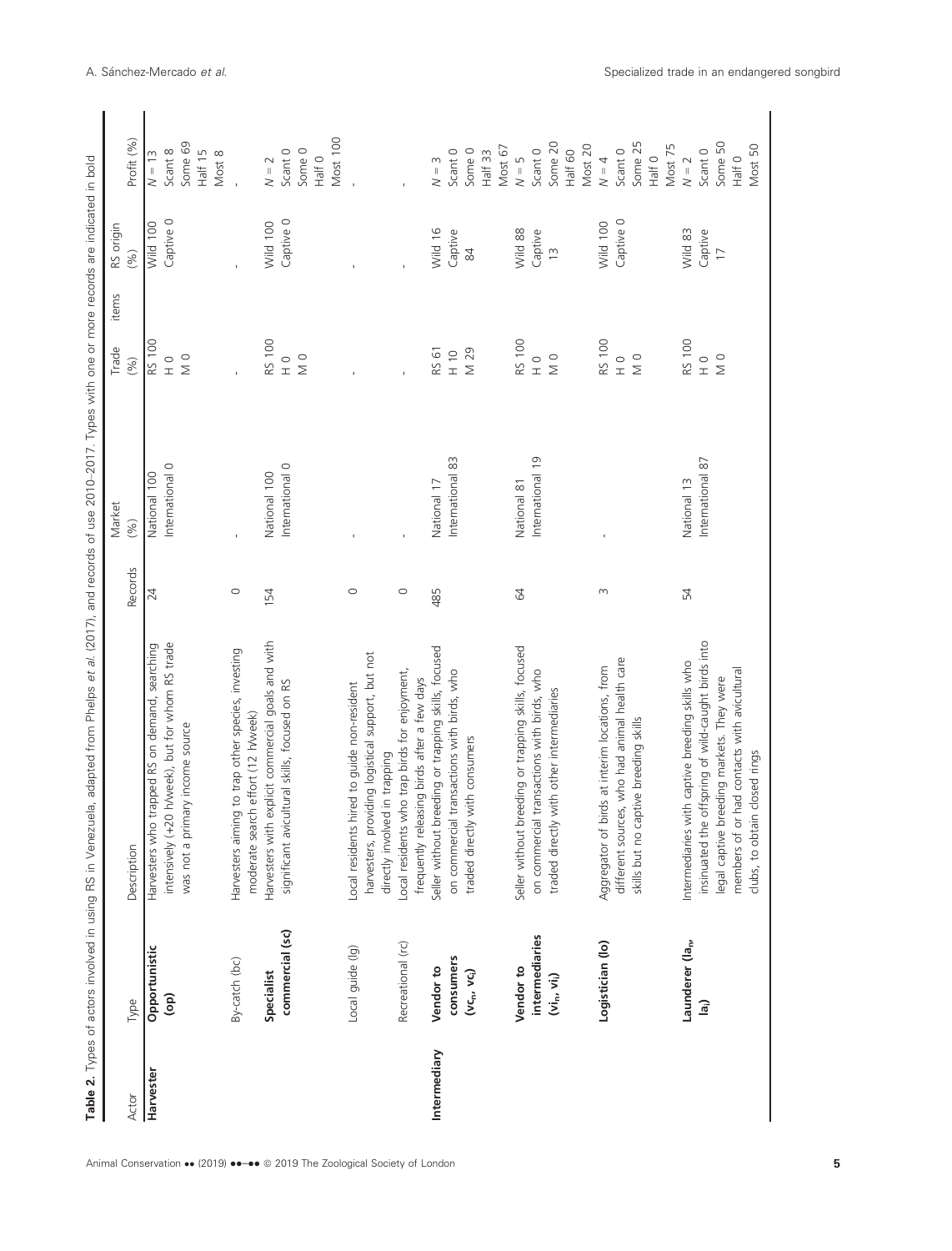| Table 2 Continued. |                                              |                                                       |                |                           |               |       |                     |                         |
|--------------------|----------------------------------------------|-------------------------------------------------------|----------------|---------------------------|---------------|-------|---------------------|-------------------------|
| Actor              | Type                                         | Description                                           | Records        | Market<br>(96)            | Trade<br>(96) | items | RS origin<br>$(96)$ | Profit (%)              |
|                    | Processor (pr)                               | Intermediaries with captive breeding skills involved  | $\overline{C}$ | National 100              | RS 100        |       | Wild 100            | $N = 1$                 |
|                    |                                              | hybrids or mutations from wild-<br>in producing       |                | International 0           | $\frac{0}{1}$ |       | Captive 0           | Scant 0                 |
|                    |                                              | caught RS. They generally believed that "fresh        |                |                           | $\frac{0}{2}$ |       |                     | Some 0                  |
|                    |                                              | blood" from the wild was essential to produce         |                |                           |               |       |                     | Half 100                |
|                    |                                              | robust hybrids                                        |                |                           |               |       |                     | Most 0                  |
|                    | Third party (tp)                             | Intermediaries involved in transporting wild-caught   | 20             | National 100              | RS 100        |       | Wild 100            | $N = 0$                 |
|                    |                                              | birds from extraction localities to main cities. They |                | International 0           | o<br>I        |       | Captive 0           |                         |
|                    |                                              | do not have trapping or captive breeding skills are   |                |                           | $\frac{0}{2}$ |       |                     |                         |
|                    |                                              | not involved with trapping                            |                |                           |               |       |                     |                         |
|                    | Smuggler (sm)                                | Intermediaries that exported wild birds or helped     | $\circ$        |                           |               |       |                     |                         |
|                    |                                              | intermediaries to evade detection with bribes         |                |                           |               |       |                     |                         |
|                    | Government                                   | Government employees directly involved in the         | $\circ$        |                           |               |       |                     |                         |
|                    | colluder (gc)                                | illegal bird trade or indirectly supporting other     |                |                           |               |       |                     |                         |
|                    |                                              | intermediaries                                        |                |                           |               |       |                     |                         |
| Consumer           | Breeder (br <sub>n</sub> , br <sub>i</sub> ) | Hobbyists from avicultural clubs and societies who    | 83             | National 51               | RS 100        |       | Wild 39             | $N = 5$                 |
|                    |                                              | sought RS for captive breeding, but also              |                | International 49          | O<br>I        |       | Captive             | Scant 0                 |
|                    |                                              | sometimes sold them to others                         |                |                           | $\frac{0}{2}$ |       | $\overline{6}$      | Some 60                 |
|                    |                                              |                                                       |                |                           |               |       |                     | Half 20                 |
|                    |                                              |                                                       |                |                           |               |       |                     | Most 20                 |
|                    | Owner (ow <sub>n</sub>                       | Consumers without breeding skills who kept RS as      | 321            | National 97 International | RS 31         |       | Wild 9              | $\mathsf{N}=\mathsf{1}$ |
|                    | ow <sub>i</sub> )                            | pets, and were not necessarily connected to           |                | $\infty$                  | H 55          |       | Captive             | Scant 0                 |
|                    |                                              | avicultural clubs                                     |                |                           | M 14          |       | $\overline{9}$      | Some 100                |
|                    |                                              |                                                       |                |                           |               |       |                     | Half 0                  |
|                    |                                              |                                                       |                |                           |               |       |                     | Most <sub>0</sub>       |
|                    | RS, pure Red Siskin; H, Hybrid; M, Mutation. |                                                       |                |                           |               |       |                     |                         |

indicates the number of actors

Profits indicate the proportion of income derived from Red Siskin trade: Scant (very little); Some (25% or less); Half (26% to 50%) or Most (51% or more). Profits indicate the proportion of income derived from Red Siskin trade: Scant (very little); Some (25% or less); Half (26% to 50%) or Most (51% or more). N indicates the number of actors<br>who shared financial information i

who shared financial information in interviews.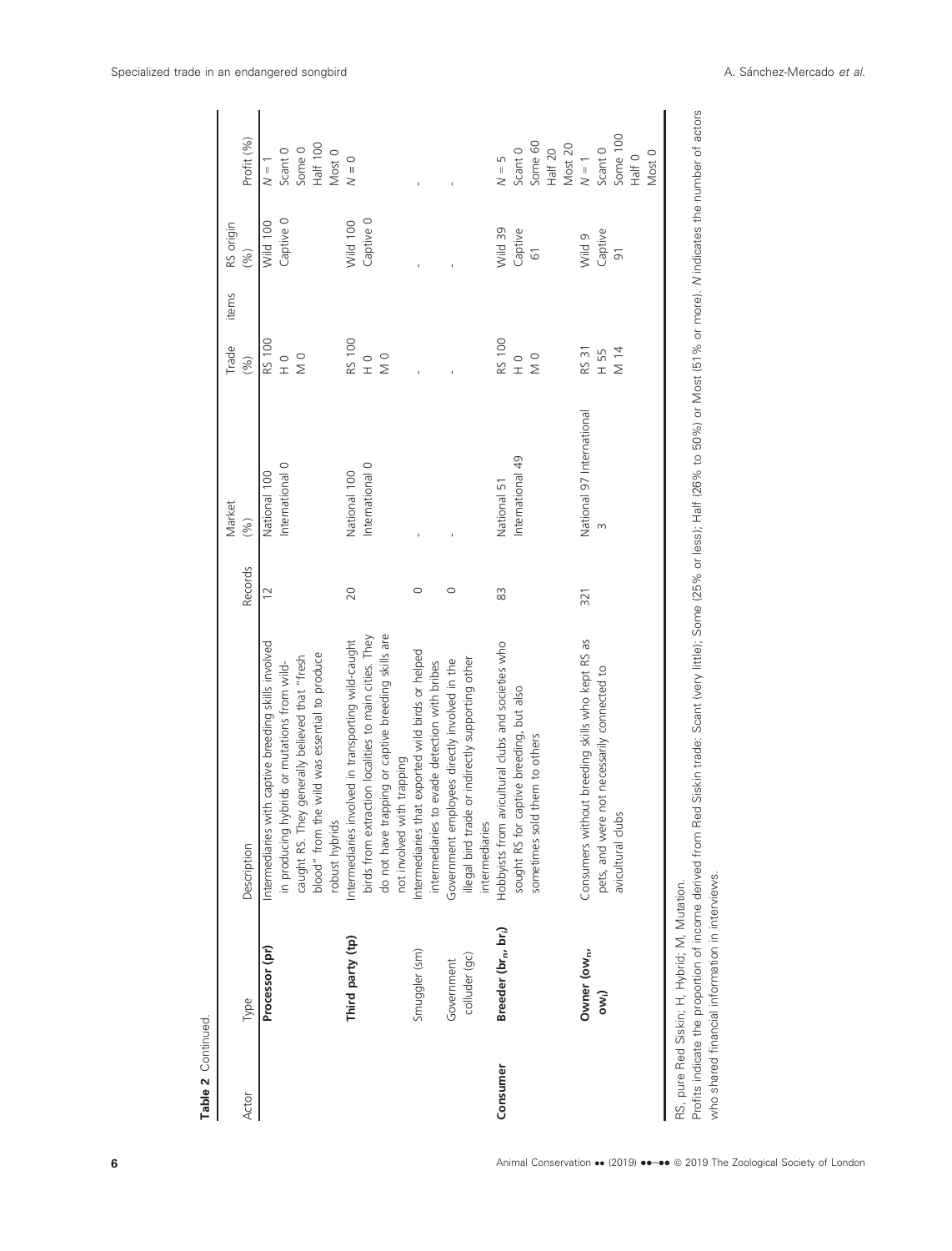of our trade network. An actor with high BC was likely to experience a greater flow of birds through the network if trade tended to follow the shortest path, and were actors whose removal from a network had the highest likelihood of disrupting network cohesiveness (Hinsley et al., 2016). We used the function edge.betweenness.community of igraph to identify cohesive groups of nodes, or "modules" that had more connections within them than to other nodes, which we represented using a hierarchical map or rooted tree (Csardi & Nepusz, 2006). We quantified the modularity score  $Q$ , which ranged from  $-1$  to 1, and measured how strong the division was: the more positive the value of  $Q$ , the more significant the grouping. By definition, the entire network (as one community) had  $Q = 0$ .

## **Results**

#### Trade and use volume, value and actors

Of 2575 Red Siskin (RS) use records compiled from 2010– 2017, we recorded just six records in which actors were reportedly also involved in other illegal activities. We were unable to corroborate these reports, which consisted of members of the military trafficking in illicit goods. We furthermore detected no instances of RS or their products being exchanged for or traded alongside illicit non-monetary goods, except for other illegal bird species (mainly psittacids, exotics, and seedeaters), which were also traded by three actor types (logisticians, vendors, and launderers; Supplementary material Data S2).

In total, our records corresponded to a use index of 368 individuals/year. Among the 1113 records concerning trade, 773 involved captive-bred birds, 296 involved wild birds, and 44 involved birds of unknown origin. Some trade records involved more than one bird, such that the cases involving wild birds consisted of a total of 491 RS that were removed from the wild (190 adult females, and 301 adult males), suggesting an annual extraction rate of at least 70 individuals/year in western Venezuela. Across all records, 67% pertained to use of wild-caught birds. However, not all actors used wild-caught individuals in the same proportion. As expected, the focus on wild-caught RS was high among harvesters (100% of records involved wild birds), and although it was also high among intermediaries (83–100%), it was lower for final consumers, particularly owners (9%; Table 2).

Individuals with the RS phenotype were the focus of most use. On average, just 16% (142 records of 881 use event records with information about specimen phenotype) corresponded to mutations and 19% to hybrids (167), while 65% were RS (572 records), although again this varied greatly by actor type. As expected, harvesters (both opportunistic and specialist commercial, *op* and *sc*, respectively) focused exclusively on RS in domestic markets. Intermediaries also focused more on RS than mutants or hybrids; third parties  $(tp)$ , processors  $(pr)$ , vendors to intermediaries  $(vi)$  and logisticians (lo) also traded RS exclusively, although vendors to consumers (vc) also traded mutants and, to a lesser extent,

hybrids (Table 2). Among consumers, breeders (br) focused exclusively on RS (mainly in international markets; see below), but owners (ow) were quite different, with hybrids the most used (55% of records), followed by RS (31%) and mutations (14%; Table 2).

We detected no instances of trade profits being used to fund illicit activities. The total value of the RS trade detected was US\$37,499 ( $\pm$ se \$168) in records spanning 2010–2017, although many interview subjects declined to give information about the value of their RS transactions (Table 2). Because of this, we were also unable to estimate the portion of trade value in the hands of each actor class, nor compare wholesale to retail prices for RS. Mutations cost significantly more than natural RS phenotypes (mutations  $$69 \pm sE$  7; RS  $$40 \pm 5$ ; chi-squared = 7.7543, *P*-value = 0.005), as well as hybrids (chi-squared =  $5.022$ , *P*-value = 0.03), but there was no difference between hybrids and natural RS phenotypes (hybrids  $$45 \pm 21$ ; chi-squared = 0.30973, P-value = 0.5778). Also, we found no difference between the mean retail price of captive-bred (\$45  $\pm$  3) vs. wild-caught birds (\$48  $\pm$  12; chisquare =  $0.069$ , df = 1, P-value = 0.793). Opportunistic harvesters (*op*) reported being motivated in part by the prospect of additional income, while specialist commercial harvesters (sc) were motivated more by an interest in improving their breeding skills. Reported motivations for by-catch harvesters (bc) varied from additional income to improvement of breeding skills (Supplementary material Data S3). Most harvesters were adult males over 30 years old with low education levels, except for specialist commercial harvesters, of whom two of the six identified were career professionals.

Similarly, we found few intermediaries motivated by other illicit activities. Most intermediaries were adult males (> 27 years) with at least primary school education. The main motivation expressed by processor  $(pr)$ , launderer  $(la)$ , logistician  $(lo)$  and vendors to intermediaries  $(vi)$  was an interest in improving their breeding skills. Although smuggler  $(sm)$ and government colluder (gc) intermediaries were together mentioned six times by our informants, we were not able to confirm their existence or obtain records of their trade activities. Breeders (br) clearly indicated that profit was not an important motive, and invested money to purchase birds, although they did sometimes sell them. They were mostly professional males, up to 46 years of age. Finally, we uncovered limited information on the profile and motivations of owners (ow, Supplementary material Data S3), though this typology accounted for hundreds of records, mostly from online media (Table 2).

#### Trade network structure

Our actor network had 17 nodes, connected by 34 edges (Fig. 1a). International owners  $(ow_i)$ , vendors to consumers  $(vc_i)$  and launderers  $(la_i)$  handled the highest proportion of individuals (Table 3). National vendors to intermediaries  $(v_i)$  and to consumers  $(v_i)$  as well as breeders  $(b_i)$  had the most direct connections, with the highest IDC values, and also the highest BC values (Table 3). Harvesters had the highest ODC values, consistent with their expected role as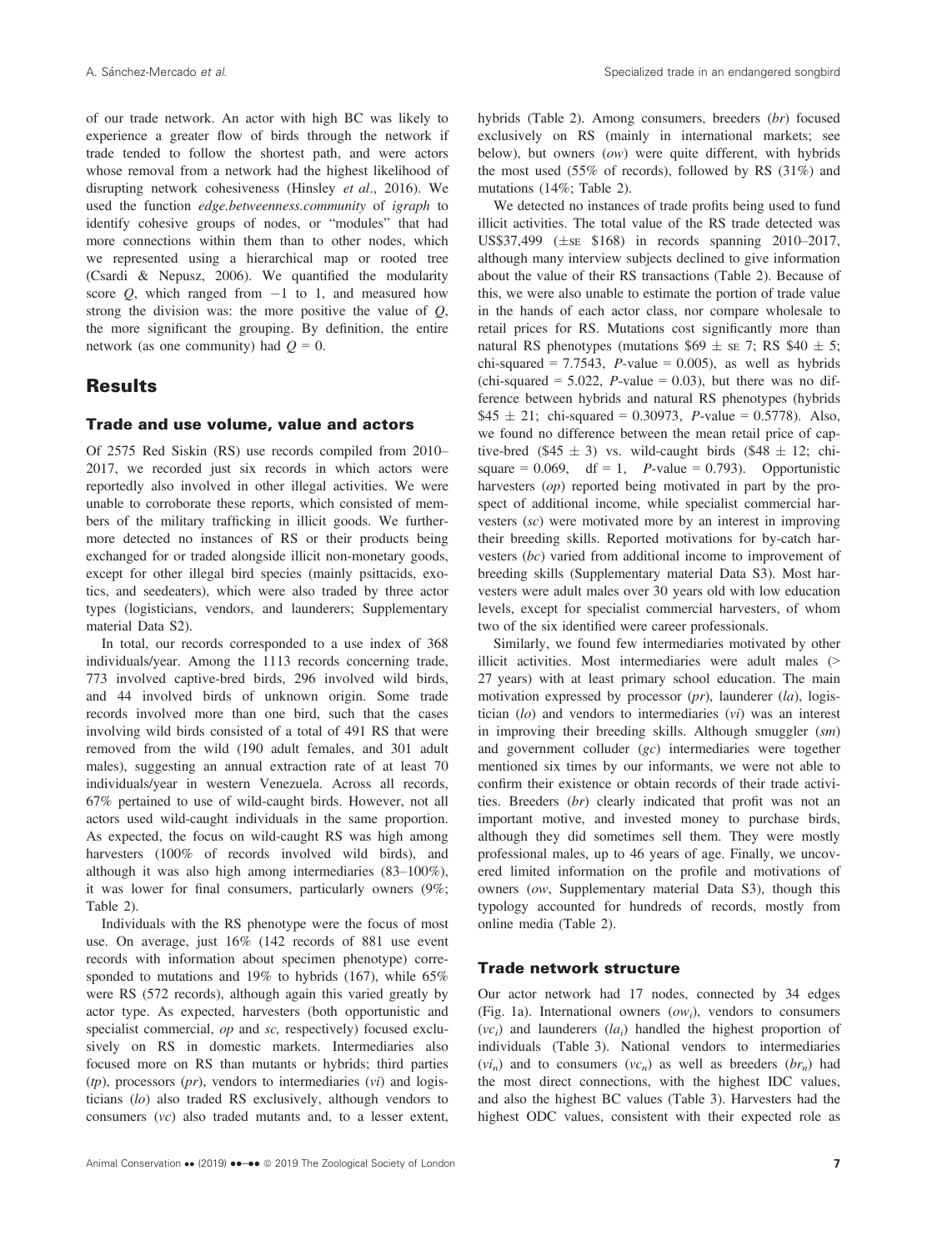

Figure 1 Red Siskin actor network analysis. Subscripts indicate international (i) or national (n) trade, and abbreviations are as in Table 2 as follows: Opportunistic (op), By-catch (bc), Specialist commercial (sc), Local guide (Ig), Recreational (rc), Vendor to consumers (vc<sub>n</sub>, vc<sub>i</sub>), Vendor to intermediaries (vi<sub>n</sub>, vi<sub>i</sub>), Logistician (lo), Launderer (la<sub>n</sub>, la<sub>i</sub>), Processor (pr), Third party (tp), Smuggler (sm), Government colluder (gc), Breeder (br<sub>n</sub>, br<sub>i</sub>), Owner (ow<sub>n</sub>, ow<sub>i</sub>); (a) Flow of Red Siskins across actors. Harvesters are represented as circles, intermediaries as squares and consumers as diamonds. Flows are represented by lines and direction by arrows. Line thickness is proportional to number of individuals traded. Actor color indicates the proportion of wildcaught Red Siskins traded, either 50% or more (black), or less than 50% (gray). Actors in white had no information about trade activity. (b) Dendrogram of the actor network. Dotted boxes represent modules of densely connected actor types.

RS suppliers. National owners  $(ow_n)$  had high IDC and low ODC values, suggesting that they acted as RS consumers. In contrast, international breeders  $(br_i)$  had high ODC but low IDC values, suggesting that they acted more like suppliers than consumers, while national breeders  $(br_n)$  acted in both ways to an equal degree. The two modules identified had a Q value close to 0 (0.033) suggesting that they were not strongly isolated (Fig. 1b). The first module was dominated by vendors to consumers in Venezuela  $(vc_n)$ , who were more densely connected with third party intermediaries  $(tp)$ , specialist commercial harvesters (sc), and international vendors to consumers  $(vc)$  and intermediaries  $(vi)$ . The second module was dominated by vendors to intermediaries in Venezuela  $(v_i)$  who were more directly connected with opportunistic harvesters (op). Finally, breeders in Venezuela  $(br_n)$  interacted with both modules (Fig. 1b).

#### Red Siskin trade routes

Geographically speaking, internationally Spain and Venezuela most influenced the flow of individuals, with the highest BC values. Brazil, Colombia and Mexico had high IDC but very low ODC, suggesting they acted as consumers, while Venezuela, USA and Spain had high ODC but very low IDC, suggesting they acted as suppliers (Table 3). The country network had a much higher value of  $Q$  (0.37), suggesting greater isolation of the three modules identified (Fig. 2b). The first module was dominated by Venezuela (accounting for 51% of transactions) which traded RS with countries in the Americas (United States, Curacao, Aruba, Cuba, Colombia), Europe (Spain, Portugal and Ireland) and Asia (China). The second module connected Vietnam and Indonesia, the latter of which surprisingly also provided RS to Brazil. A third module revealed trading between Mexico and Argentina, and weakly related them to Brazil (Fig. 2b).

At the national level, the source of RS for most trade records was, as expected, the western region of Venezuela (71% of records, including locations in Lara, Trujillo and Zulia states). The central region was the main destination for Venezuelan trade records (56% of records, mainly to the capital city of Caracas).

## **Discussion**

## Drivers, scope and magnitude of Red Siskin use and trade

We found almost no evidence to support the hypothesis that trade in RS originating in western Venezuela is driven by parallel trafficking. Even though we confirmed that RS were high value (with trading for amounts per bird that nearly an order of magnitude higher than the monthly minimum wage at the time), of more than two thousand RS use records obtained from 2010–2017, none involved the exchange of birds for illicit goods, or were conducted via networks or actors involved in the trade of such goods. Only six records were reported to involve actors connected with government collusion or smuggling. Among all actors interviewed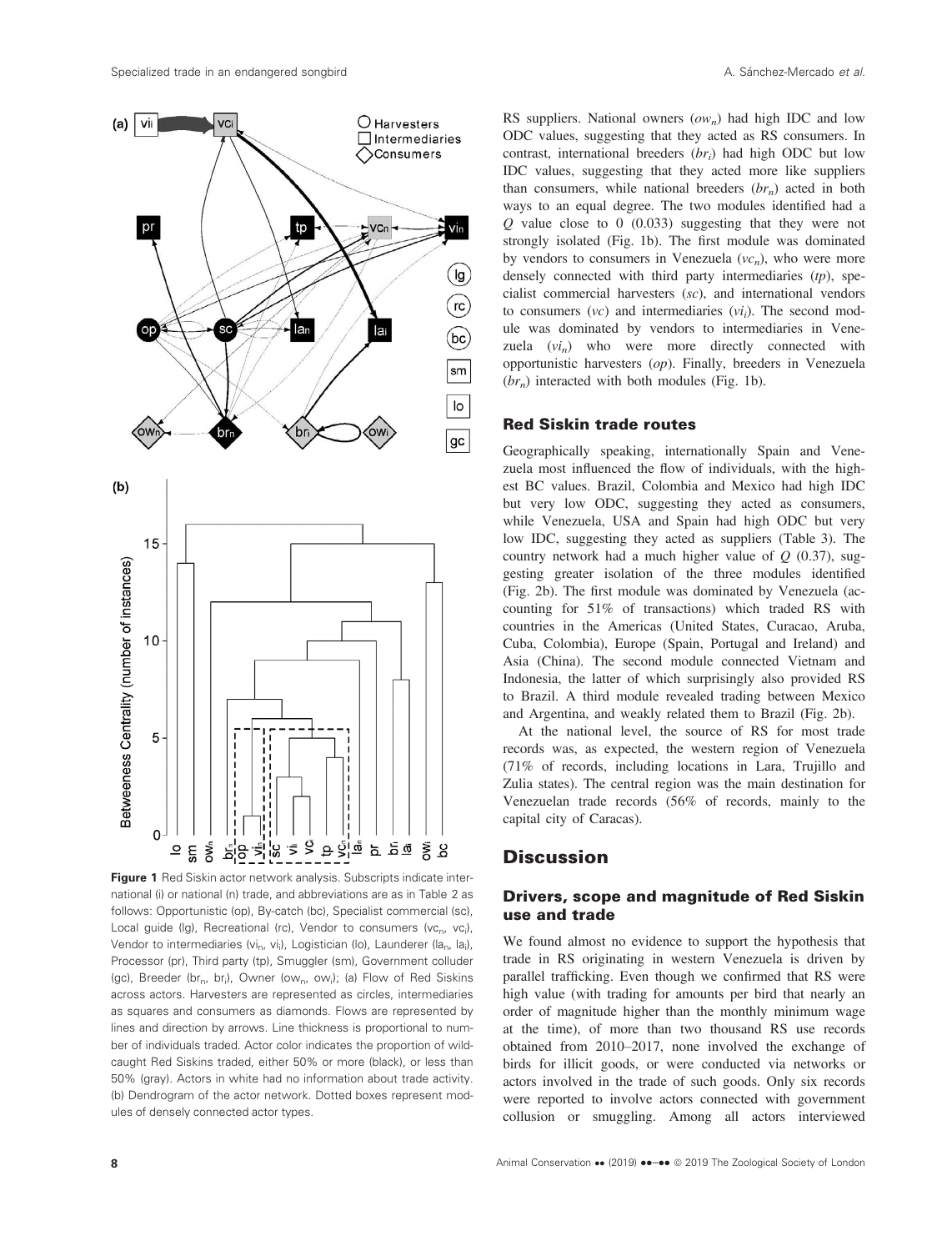| een 2010 and 2017 among a) actors (L <sub>ACTOR</sub> ) and b) countries (L <sub>COUNTRY</sub> ). Values indicate Betweenness Centrality (BC), In-Degr<br>$\frac{1}{2}$<br>ivsis for the flow of F<br>adle 3. Network |  |
|-----------------------------------------------------------------------------------------------------------------------------------------------------------------------------------------------------------------------|--|
| the number of birds sought or offered by each actor. Units for BC and IDC/ODC are number of edges and number of instances,<br>n n c<br>i<br>י<br>ב⊆                                                                   |  |
| 2. Subscripts indicate international (i) or national (n). Highest BC and IDC/ODC values in bold<br>ahla<br>I ul se s<br>$\frac{1}{2}$<br>$\ddot{\text{}}$<br>$\frac{1}{3}$                                            |  |

 $\omega$ 

| (a) L <sub>iACTOR</sub> |            |                 |         |                       |                 |                     |                    |        |                                      |               |    |                     |          |           |     |                 |                 |
|-------------------------|------------|-----------------|---------|-----------------------|-----------------|---------------------|--------------------|--------|--------------------------------------|---------------|----|---------------------|----------|-----------|-----|-----------------|-----------------|
|                         | Harvesters |                 |         | Intermediaries        |                 |                     |                    |        |                                      |               |    |                     |          | Consumers |     |                 |                 |
|                         | 8          | SC              | $\zeta$ | ÿ                     |                 | Ξ<br>$\overline{z}$ | $\overline{\circ}$ |        | $\overline{\sigma}$<br>$\frac{d}{2}$ |               | ă  | a1,                 | δŕ       |           | δï  | OW <sub>n</sub> | OW <sub>i</sub> |
| 9C                      |            |                 |         |                       | $\frac{6}{2}$   | ສ                   |                    |        |                                      |               |    |                     | ≌        |           |     |                 |                 |
| ≧                       |            |                 |         |                       |                 |                     |                    |        |                                      |               |    |                     |          |           |     |                 |                 |
| ODC                     |            |                 |         |                       |                 |                     |                    |        |                                      |               |    |                     |          |           |     |                 |                 |
| Birds sought            | ဖ          |                 | 89      |                       | 217             | 58                  |                    |        | 74                                   | 96            | 84 | $\overline{ }$      | 32       |           | 86  | 22              | 418             |
| Birds offered           | 46         | 49              | 76      |                       | $\overline{71}$ | 84                  |                    |        |                                      | 198           |    | ŗ<br>$\overline{ }$ | 89       |           | 26  |                 | $\circ$         |
| Total birds             | 52         | $\overline{49}$ | 42      |                       | 988             | 122                 |                    |        | 74                                   | 294           | 84 | 24                  | 121      |           | 112 | 22              | 418             |
| (b) Licouviry           |            |                 |         |                       |                 |                     |                    |        |                                      |               |    |                     |          |           |     |                 |                 |
| Argentina               | Belgium    |                 |         | Brazil China Colombia |                 | Cuba Curacao/Aruba  | Europe             | France | Indonesia                            | Ireland Italy |    | Mexico              | Portugal | Spain     | USA | Venezuela       | Vietnam         |
| ∞<br>BC                 |            |                 |         | $\overline{2}$        |                 |                     |                    |        |                                      |               |    |                     |          | 35        |     | 29              |                 |
| $\subseteq$             |            |                 |         |                       |                 |                     |                    |        |                                      |               |    |                     |          |           |     |                 |                 |
| ODC                     |            |                 |         |                       |                 |                     |                    |        |                                      |               |    |                     |          |           |     |                 |                 |
|                         |            |                 |         |                       |                 |                     |                    |        |                                      |               |    |                     |          |           |     |                 |                 |

involved in RS trade nationally, most (65%) received <50% of their income from RS trade (Table 2). Instead, the majority of their incomes came from other legal activities, primarily professional and entrepreneurial activities.

Rather, our data were more consistent with hypotheses of specialization in RS use and trade. Some evidence pointed to specialization due to a need for expert contacts and logistical capacity for transport or enforcement evasion. Market channels were concentrated: the highest BC values were observed in just a handful of Venezuelan intermediary actor types (Tables 1 and 3). Of the eight intermediary types identified, just two ( $Vc_n$  and  $Vi_n$ ) maintained the connections required to control flow of birds through the network (Table 3), and consumers had few direct connections with harvesters (Fig. 1a,b). Furthermore, distinct geographic modules emerged, with a high  $Q$  scores (Fig. 2b), indicating that flow between country groupings was limited. Evidence for specialization due to focal products requiring specialized knowledge was more mixed. Supporting this hypothesis was the fact that prices for captive-bred and wild-caught specimens were similar, and the price of mutations was higher than natural-phenotype birds. However, on the other hand, naturalphenotype and hybrid birds had similar prices, and special products were not more prevalent overall across the trade network than natural-phenotype birds – although there was one exception: special products were markedly favored by owners (ow), with just 31% of records involving natural-phenotype birds.

The proportion of records involving captive-bred birds also increased toward the end of the chain of trade actors: records of breeders  $(br)$ , vendors to consumers  $(vc)$  and owners (ow) involved 61%, 84% and 91% captive birds respectively (Table 2). Anecdotal evidence suggests that breeders (br) are primarily located in countries other than Venezuela, where operations are small hobby aviaries producing dozens of birds each year. These operations may play an important role in supplying international markets; indeed, in contrast with assumptions of prior authors (Rivero Mendoza, 2004), we found that breeders (br) were not only consumers, but served as intermediaries as well, also selling birds. The similarity in cost of wild-caught and captive bred individuals that we documented in Venezuela may indicate that breeding is not yet a cost-efficient way to meet market demand within Venezuela, in spite of a preference for captive-bred birds. Future research on captive breeding operations will be useful for better understanding the role of aviculture in RS conservation, as will research on the effect of limited supply, on wholesale vs. retail prices, and on how behavioral differences may affect the preference for wild vs. captive-reared birds.

Finally, the magnitude of trade uncovered was sufficient to constitute an important threat. Our use index estimated that 324 Red Siskin individuals used annually, with at least 70 different individuals extracted from the wild per year in western Venezuela alone. On one hand, these numbers were small compared with documented trade in other passerine species. For example, 6381 individuals of the Oriental White-eye Zosterops palpebrosus were sold in Taiwanese pet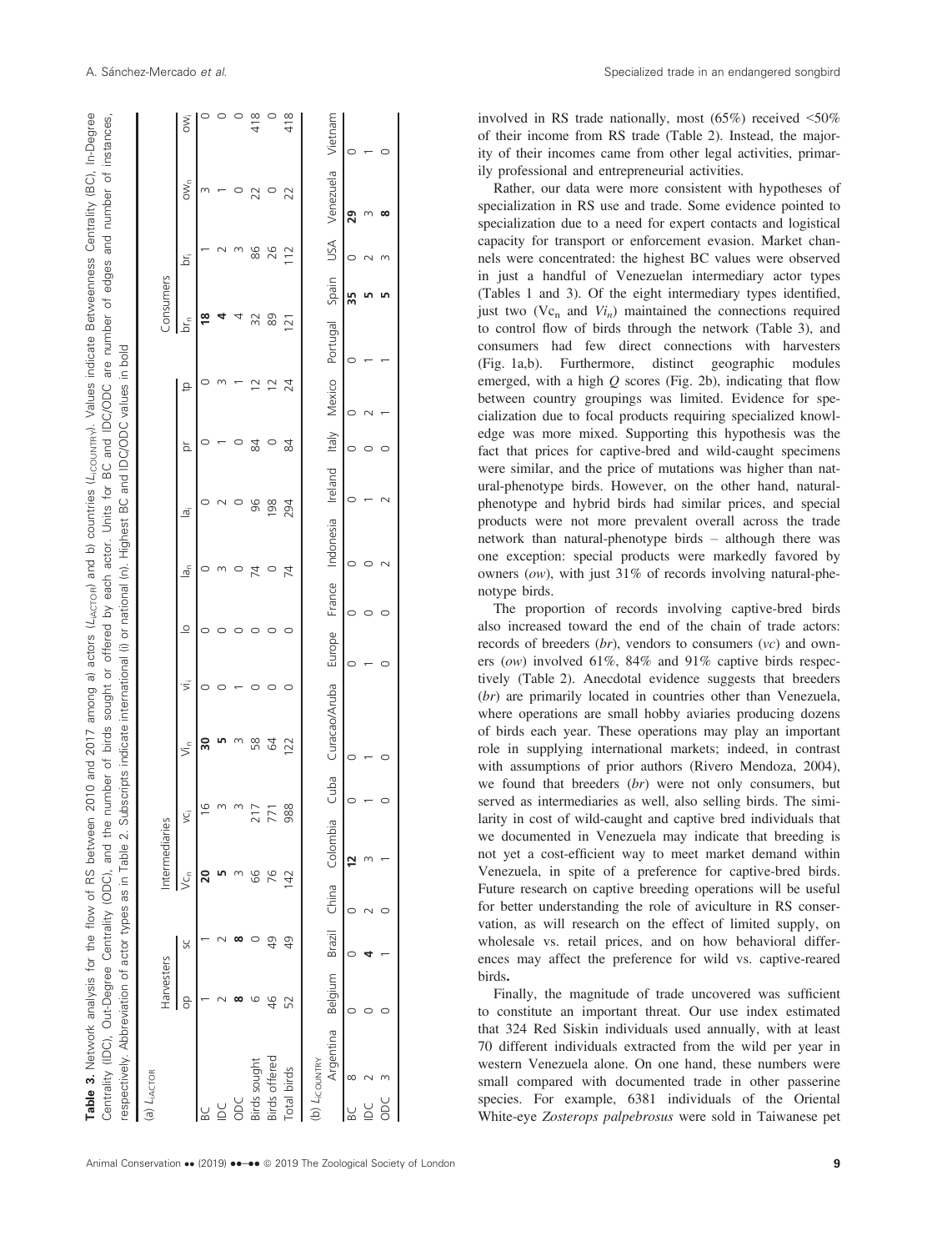shops in 2012 alone (Su et al., 2015), while at least 10 972 individuals of the Yellow-bellied Seedeater Sicalis nigricollis were sold in just four street markets in Recife, Brazil in 2011 (Silva Regueira & Bernard, 2012). On the other hand, however, compared to the estimated number of remaining wild individuals for each of these species, the trade of RS was proportionally high; for example, Z. palpebrosus is still considered abundant in the wild (BirdLife International, 2015), while only a few thousand RS are estimated to persist in the wild in Venezuela (Rodríguez-Clark et al., 2015). Moreover, because trade in RS occurred mainly through a closed network of actors, it is likely that our results significantly underestimate the actual use of RS.

#### Research biases and needs

Although our work has clarified the structure of the RS trade network, gaps in our understanding remain. Our data had geographic, linguistic and temporal sampling biases, which could have affected results in two main ways: (1) causing an underestimate of trade magnitude, and (2) detecting a smaller range of actor types and trade routes than actually existed. These biases were due in part to the fact that our actor profiles were based on interviews only with Spanish-speaking people living in Venezuela, and our search of trade records was limited to Spanish, English, Portuguese and French, omitting important consumer languages like German, Dutch (Birkhead, 2014), and many languages from Southeast Asia. Indeed, we may have found only the tip of the Red Siskin trade iceberg in southeast Asia. At least 157 captive-bred RS individuals were offered by internet vendors based in Indonesia to disparate countries like Vietnam, Brazil and Spain. Currently, Indonesia is sixth in the top 10 countries providing native wild birds to US, Europe and the Middle East (Utermohlen & Baine, 2015), but its role as a transit country in the bird trade has not been well-documented. Clearly, greater monitoring effort will be necessary to better understand trade in Asia, as well as Europe, which appears to be the main market destination for Red Siskins from Venezuela (Fig. 2a).

Furthermore, interviewees reporting on illicit behavior may have underreported their activities if they did not trust us. However, the accuracy of our estimates of trade magnitude was likely reduced more by source sampling bias than by interviewee confidence. The high level of impunity for environmental crimes in South America in general, and in Venezuela in particular, along with relaxed demeanors of interviewees during interviews, suggested that our sources were indeed confident in sharing accurate trade information about RS (particularly on impersonal platforms like social networks). Nonetheless, under-reporting was still expected, due to poor recall among interviewees, to limitations on following up with all sources detected, or to limitations in distinguishing when different trade/use events involved the same individual birds. Furthermore, we were unable to distinguish wild-caught from captive-bred individuals with absolute certainty, and instead had to reply on interviewee information. Even using information about closed rings was



Figure 2 Red Siskin trade routes. Circles represent geographic regions. Subscripts as in Figure 1. (a) Flow of Red Siskins across countries. Flows are represented by lines and direction by arrows. Line thickness is proportional to number of individuals traded. (b) Dendrogram of the country network. Dotted boxes represent modules of densely connected countries.

not a perfect indicator of legal status, as CITES regulations distinguish between captive-born birds (hatched to wildcaught parents, which are illegal) and captive-bred birds (hatched to parents that are themselves captive bred- or born; Nijman & Shepherd, 2015). Laundering may occur when captive-born individuals are declared as captive-bred, perpetuating use of wild-caught adults.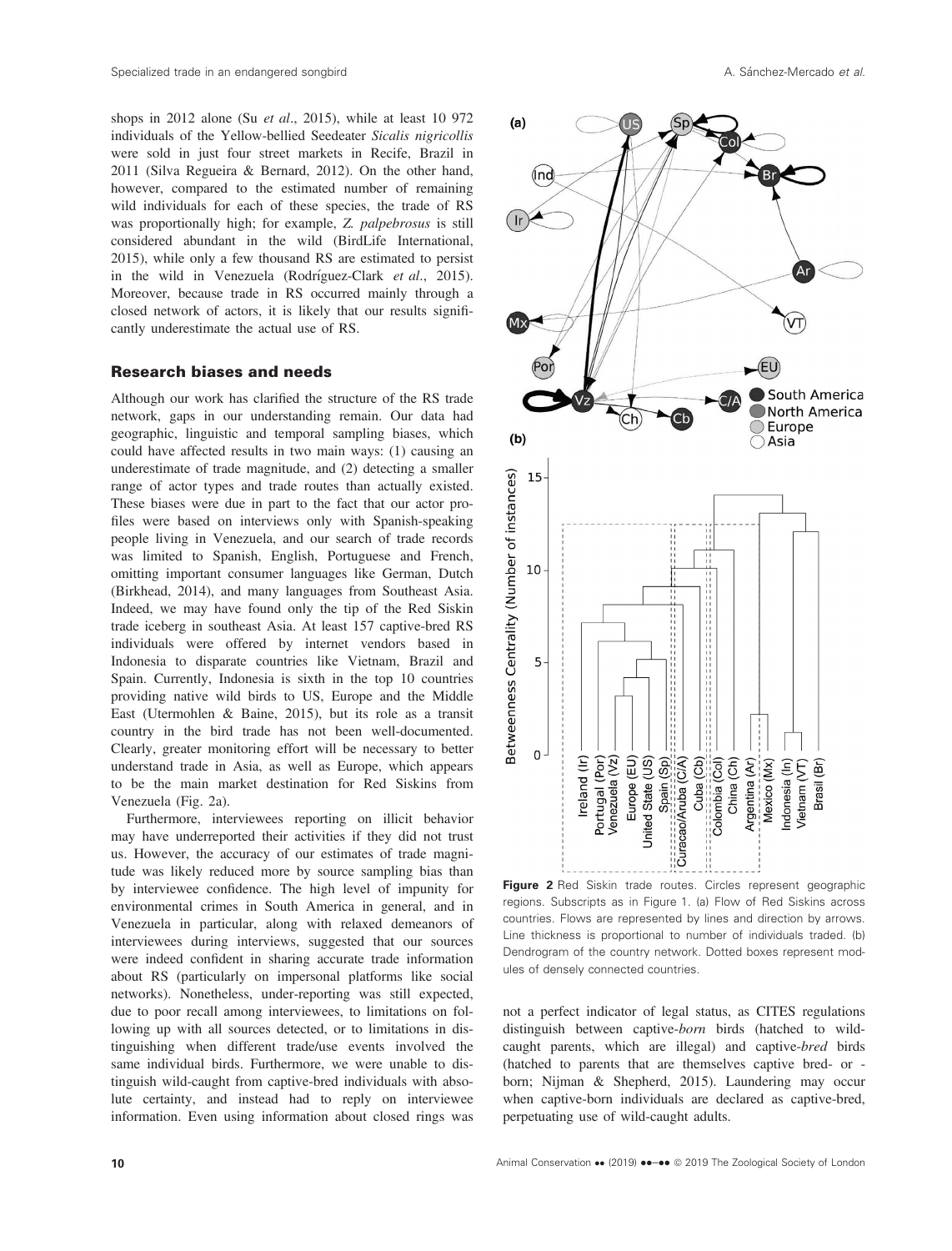Detectability of actor types was also likely reduced by low complementarity among and incompleteness of sources. More than 70% of records for 17 of the 19 actor types identified came from just one source (interviews), while social media was the only source that produced records of two other actor types, international vendors to consumers  $(vc_i)$ and international owners  $(ow_i)$ . Moreover, our sources, which were largely local for interviews, were by definition incomplete, as an important portion of intermediaries may operate overseas. They were therefore only able to provide us part of the picture, biased toward the start and away from the end of the chain of trade actors. For example, it is not clear how international owners  $(ow_i)$  obtained birds and to whom launderers (la) sold them (Fig. 1a). Three actor types for which we documented little or no trade activity (government colluder  $gc$ , smuggler  $sm$  and logistician  $lo$ ; Table 2) may be key for filling these gaps, and this incomplete picture may be due to biases in the search process. For example, our search of trade records did not include all relevant international sources, like cage bird clubs and aviculturist societies.

#### Opportunities for intervention

Although future parallel trafficking in Red Siskins in Venezuela may yet be uncovered, the present study makes clear that an important amount of RS trade operates through a specialized network. The standard strategy to reduce trade in the face of parallel trafficking is to disrupt the network by removing actors with the highest degree of betweenness, using law enforcement either to enforce trade bans or conduct surveillance (Challender & MacMillan, 2013). The weakness of this approach (beyond its failure to address underlying trade drivers), is that such enforcement would be a challenge to implement presently, given the broad geographic activity of the actors, the veiled nature of vendor operations, and the present breakdown of rule of law in Venezuela (Botero et al., 2018). Furthermore, this approach does not take into account the typically high resilience of wildlife trafficking networks, whether absorbing and therefore withstanding disruption, or adapting to changes arising from that disruption (Ayling, 2012). Given current conditions, such interventions could even foster a parallel trade that was not previously strong.

Rather, the discovery of a specialized network opens the opportunity of using an "induction" approach to mitigating the impact of RS trade. Induction takes advantage of the capacity of one actor type to connect with most of the network, to stimulate peer-to-peer interaction and create cascades of information to accelerate behavior change (Valente, 2012). Globally, there appear to be few breeders successfully reproducing RS in captivity, and this small group may enjoy respect among aviculturists. Breeders furthermore appear motivated more by the challenge of breeding this species than by profits. Breeders could therefore be "seeds" in a campaign to promote more sustainable uses (captive-bred over wild-caught RS, with closed rings to reduce laundering, etc) as a way to reduce the demand of wild-caught RS. "Seed" members recruit new members in their social networks, who subsequently encourage additional people to participate, and so on (Arvelo et al., 2017). Although there are some examples of successful captive-breeding programs to supply markets for endangered species (e.g., Vall-llosera & Cassey, 2017), there is still a high risk of such programs being used to launder wild-caught individuals (Nijman et al., 2018), In any case, other alternatives, such as campaigns to reduce harvest pressures, still require an in-depth understanding of demand, including consumer preferences and willingness to accept substitutes, the social dynamics of consumption, and the key attributes of species in demand (e.g., wild vs. farmed) as well as the social functions they perform (Challender et al., 2015).

The present study is one of the few network analyses conducted for trade in any bird species (Reino et al., 2017), and our framework for evaluating the relative importance of structural and contextual factors driving specialized trade that could be widely applied to other networks of specialized trade in endangered birds. In particular, this approach allowed us to focus on identifying the actors who may be open to changing their demand behavior, which is arguably more influential in wildlife trade than enforcement or other regulation (Challender et al., 2015). Future work will include the use of models such as the theory of planned behavior (Zain, 2012) to identify and prioritize the underlying factors that influence the behavior to be changed, and use this information to develop effective interventions targeted at the key actors identified (Saypanya et al., 2013).

### Acknowledgements

Funds for this research were provided by the Neotropical Bird Conservation Fund, Provita, the Instituto Venezolano de Investigaciones Científicas, a Round Up for Conservation Grant from Smithsonian's Friends of the National Zoo, and a donation from Mr. James Sillers. We are grateful to the anonymous participants in this research for their cooperation, and to A. Blanco-Dávila, D. Romero, L. Torres, P. Caldera, J. Rojas, A. Navas Espinoza and J. Escudero for their support during field work. We thank Michael Fidler for information about international breeders, and J. Ott, Matthew Silk, and an anonymous reviewer for insightful comments on earlier versions of this manuscript.

#### References

- Alves, R. (2013). The live bird trade in Brazil and its conservation implications: an overview. Bird Conserv. Int. 23, 53–65.
- Angulo, E., Deves, A.-L., Saint Jalmes, M. & Courchamp, F. (2009). Fatal attraction: rare species in the spotlight. Proc. R. Soc. B Biol. Sci. 276, 1331–1337.
- Arvelo, M., Braun, M.J., Coyle, B., Davis, S., Diaz, Z., Fink, J., Lynch, W., Hansen, P., Marinari, P., Miranda, J., Monfort, S., Ovalle-Moleiro, L., Rodríguez, J.P., Rodríguez-Clark, K.M., Rodríguez-Ferraro, A., Royer, E., Sánchez-Mercado, A. & Sucre, B. (2017). The Red Siskin Initiative: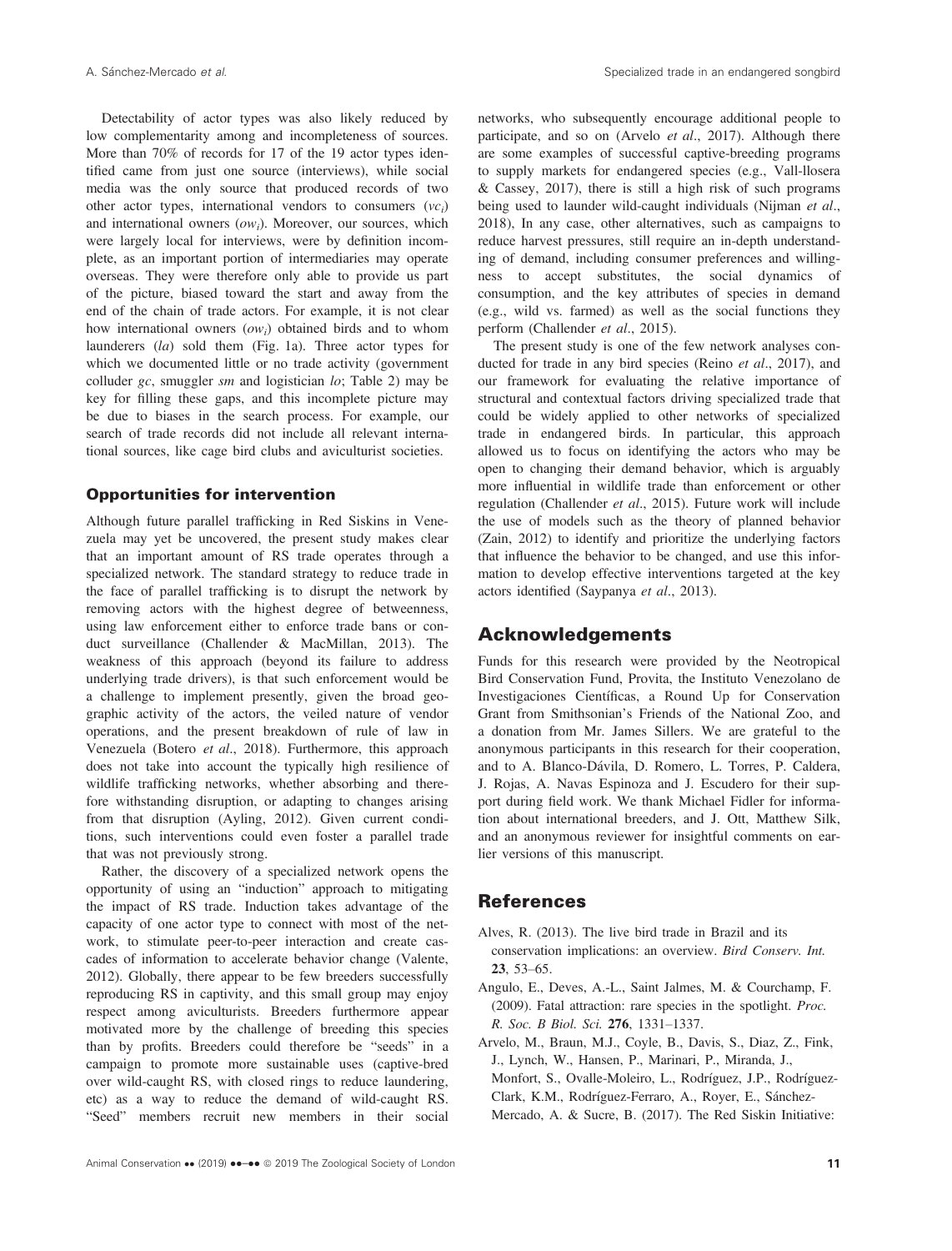Saving and endangered finch in partnership with aviculturists. Finches '17 Conv. Vol. 1: 45–66. Brisbane, Australia: Queensland Finch Society Ltd.

Ayling, J. (2012). What sustains wildlife crime? Rhino horn trading and the resilience of criminal networks. Canberra, Australia: Transnational Environmental Crime Project, Department of International Relations School, School of International, Political & Strategic Studies, ANU College of Asia and the Pacific, Australian National University.

BirdLife International. (2015). IUCN Red List of birds. Available at:<http://www.birdlife.org> [Accessed May 2017].

Birkhead, T. (2014). The Red Canary. The story of the first genetically engineered animal. New York, NY: Bloomsbury.

Botero, J.C., Agrast, M.D. & Ponce, A. (2018). The WPJ Rule of Law Index 2017-2018 Report. World Justice Project, Washington.

Buppert, T. & McKeehan, A. (2013). Guidelines for applying free, prior and informed consent: a Manual for Conservation International. Arlington, VA: Conservation International.

Bush, E.R., Baker, S.E. & Macdonald, D.W. (2014). Global trade in exotic pets 2006–2012. Conserv. Biol. 28, 663–676.

Challender, D.W., Harrop, S.R. & MacMillan, D.C. (2015). Towards informed and multi-faceted wildlife trade interventions. Global Ecol. Conserv. 3, 129–148.

Challender, D.W., & MacMillan, D.C. (2013). Poaching is more than an enforcement problem. Conserv. Lett. 7, 1–11. <https://doi.org/10.1111/conl.12082>

Chng, S.C.L., Eaton, J.A., Krishnasamy, K., Shepherd, C.R. & Nijman, V. (2015). In the market for extinction: an inventory of Jakarta's bird markets. Selangor, Malaysia: TRAFFIC.

Clifton, K.L. & Rastogi, A. (2016). Curbing illegal wildlife trade: the role of social network analysis. IUCN Work. Pap. 5, 1–24.

Coats, S. & Phelps, W.H. (1985). The Venezuelan red siskin: case history of an endangered species. Ornithol. Monogr. 36, 977–985.

Cooney, R. & Jepson, P. (2006). The international wild bird trade: what's wrong with blanket bans? Oryx 40, 1–6.

Csardi, G. and Nepusz, T. (2006). The igraph software package for complex network research. Version 1.0.0. Available at:<http://igraph.org> [Accessed January 2017].

Daut, E.F., Brightsmith, D.J., Mendoza, A.P., Puhakka, L. & Peterson, M.J. (2015). Illegal domestic bird trade and the role of export quotas in Peru. J. Nat. Conserv. 27, 44–53.

Duffy, R., John, A.V., Buscher, B. & Brockington, D,. (2015). The militarization of anti-poaching: Undermining long term goals?. Environ. Conserv. 42. [https://doi.org/10.1017/](https://doi.org/10.1017/S0376892915000119) [S0376892915000119](https://doi.org/10.1017/S0376892915000119)

Freeman, L.C. & White, D.R. (1991). Centrality in valued graphs: a measure of betweenness based on network flow. Soc. Networks 13, 141–154.

Gastañaga, M., MacLeod, R., Hennessey, B., Núñez, J.U., Puse, E., Arrascue, A., Hoyos, J., Chambi, W.M., Vasquez, J. & Engblom, G. (2011). A study of the parrot trade in Peru and the potential importance of internal trade for threatened species. Bird Conserv. Int. 21, 76–85.

Haas, T.C. & Ferreira, S.M. (2015). Federated databases and actionable intelligence: using social network analysis to disrupt transnational wildlife trafficking criminal networks. Secur. Inform. 4, 2–14.

Hinsley, A., Lee, T.E., Harrison, J.R. & Roberts, D.L. (2016). Estimating the extent and structure of trade in horticultural orchids via social media. Conserv. Biol. 30, 1038–1047.

Lawson, K. and Vines, A. (2014). Global impacts of the illegal wildlife trade. The costs of crime, insecurity and institutional erosion. London, UK: Chatham House (The Royal Institute of International Affairs).

Lindenmayer, D. & Scheele, B. (2017). Do not publish. Science 356, 800–801.

Milner-Gulland, E.J., Cugniere, L., Hinsley, A., Phelps, J., 't Sas-Rolfes, M. & Verissimo, D. (2018). Evidence to Action: research to address the illegal wildlife trade. Briefing note to policy-makers and practitioners. Oxford, UK: Oxford Martin Program for the Illegal Wildlife Trade.

Nijman, V. & Shepherd, C.R. (2015). Trade of 'captive-bred' birds from the Solomon Islands: a closer look at the global trade in hornbills. Malayan Nat. J. 67, 260–266.

Nijman, V., Sari, S.L., Siriwat, P., Sigaud, M. & Nekaris, K.A.I. (2017). Records of four critically Endangered songbirds in the markets of Java suggest domestic trade is a major impediment to their conservation. BirdingASIA 27, 20–25.

Nijman, V., Langgeng, A., Birot, H., Imron, M.A. & Nekaris, K.A.I. (2018). Wildlife trade, captive breeding and the imminent extinction of a songbird. Glob. Ecol. Conserv. 15, e00425.

Olmedo, A., Sharif, V. & Milner-Gulland, E.J. (2017). Evaluating the design of behavior change interventions: A case study of rhino horn in Vietnam. Conserv. Lett. 11, 1–9. <https://doi.org/10.1111/conl.12365>

Phelps, J., Biggs, D. & Webb, E.L. (2016). Organized crime or crime that is organized? The parrot trade in the Neotropics. Front. Ecol. Environ. 14, 479–489

Pires, S.F., Schneider, J.L. & Herrera, M. (2016). Tools and terms for understanding illegal wildlife trade. Trends. Organ. Crime. 19. [https://doi.org/10.1007/s12117-015-](https://doi.org/10.1007/s12117-015-9259-7) [9259-7](https://doi.org/10.1007/s12117-015-9259-7)

Reino, L., Figueira, R., Beja, P., Araujo, M.B., Capinha, C. & Strubbe, D. (2017). Networks of global bird invasion altered by regional trade ban. Sci. Adv. 3, e1700783.

Rivero Mendoza, A. (2004). El Cardenalito (Carduelis cucullata): Ecología y comportamiento en la Región Centro Occidental Barquisimeto-Venezuela. Caracas, Venezuela: Vicerrectorado de Investigacion y Postgrado Universidad Pedagogica Experimental Libertador.

Rodríguez-Clark, K.M., Sharpe, C.J., Rojas-Suárez, F., Miranda, J., Ascanio, D., Lentino, M. & Braun, M.J. (2015). Sporagra cucullata. In Libro rojo de la fauna